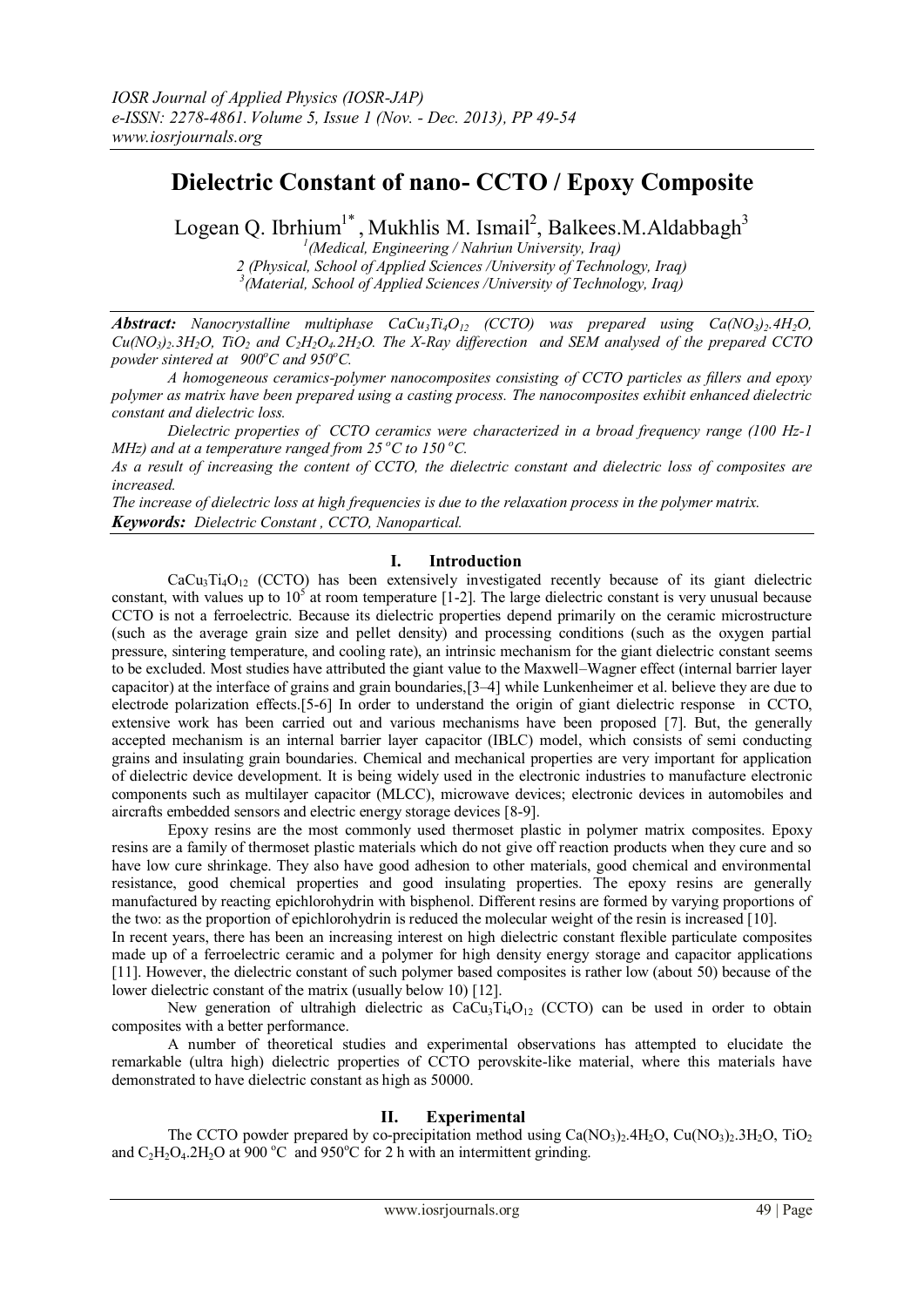The composite samples (epoxy/ CCTO) for different volume frication (0.004, 0.006, 0.02, and 0.06) at  $900^{\circ}$ C and  $950^{\circ}$ C were prepared as a second stage.

To prepare epoxy used in the experiment; resin and hardener were mixed in 3:1 volume ratio. For fabricating a composite under study, the CCTO powder was added to the previously prepared epoxy. The resultant product was mixed thoroughly by ultrasonication to have the uniform distribution of CCTO particles in the matrix at one hour.

The samples were cured at 50 0C for 2 h to get well shaped hard discs (10 - 20 mm in diameter and 2-3 mm in thickness). A series of CCTO/epoxy composite with CCTO volume varying from 0% to 0.04%, 0.06%, 0.2% and 0.6% were fabricated. For dielectric constant measurements, samples were polished using emery papers containing successively finer abrasives to achieve perfectly parallel and smooth surfaces. The surfaces of the disc were painted with silver paste and cured at 50 0C. The copper leads were glued on to the surface for making capacitance measurements. These were carried out on the sample as a function of frequency (50 Hz– 5.000.000 Hz). Dielectric constants were evaluated by taking the dimensions of the sample into account.

The disc samples (sintering CCTO powder at  $950^{\circ}$ C) were polished to produce at uniform surface and electrode with silver paint. After that the dielectric constant of composite treatment temperature for 20°C to 150°C were tested.

## **III. Result and discussion**

Fig (1) show that the result of XRD for CCTO powder prepared at  $900^{\circ}$ C for 2 h. Fig (1) confirms that the CCTO phase is predominated with subsidence of all peaks for other phases. The powder is an important value to co-precipitate of Ti, Cu, and Ca compounds.





Fig.(2) shows the SEM photos of the CCTO powder prepared at  $900^{\circ}$ C for 2 h. During from SEM result Particle size of CCTO powder vary from 200 to 400nm.



The frequency dependence of the dielectric constant and dielectric loss for as-cast and subsequently annealed composites at room temperature are shown Fig. (3), where the composites with different CCTO contents (0, 0.004, 0.006, 0.02, 0.06) are presented and the content of CCTO is identified in figure. The results show that the dielectric constant of the composite increase as a result of increasing the content of CCTO. The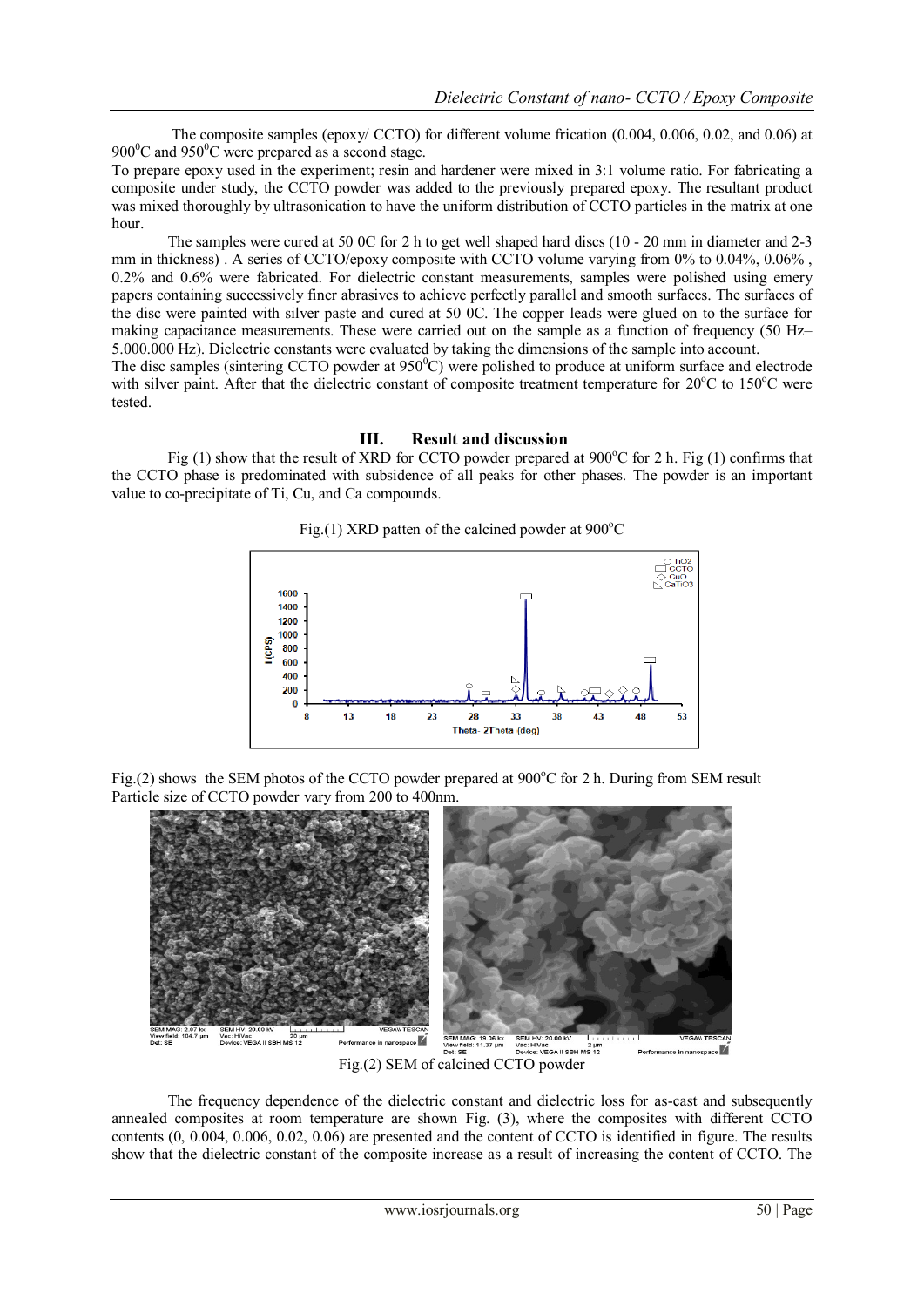change, however, in the dielectric loss is more complicated. The dielectric loss of the nanocomposites exhibits large variation as the volume fraction of CCTO increases.

At low frequency (<1 kHz), it seems that the dielectric loss increase due to increase the content of CCTO. The dielectric loss at high frequencies is due to the relaxation process in the polymer matrix [13].



Fig.(3) : calcined Powder CCTO at 900°C (a)dielectric constant versus frequency (b) loss versus frequency

Used dielectric constants calculated of CCTO based on various models are also included in the figure (3). According to the well-known Maxwell–Garnett model, the effective dielectric constant (of above mentioned composite is given by,

 $\epsilon = \epsilon$  1{1 +  $\frac{nq(\epsilon 2 - \epsilon 1)}{n(1 + \epsilon 2)}$  $\frac{uq(\epsilon_2 - \epsilon_1)}{n\epsilon_1 + (\epsilon_2 - \epsilon_1)(1-q)}$ 

Where:

 $\epsilon$  = dielectric constant of mixture (CCTO/ epoxy)

 $\in$  1 = dielectric constant of epoxy

 $\epsilon$  2 = dielectric constant of CCTO

 $n =$  is the parameter related to the geometry of the ceramic particles [7] and is equal (10.2).

 $q$  = volume friction

In order to study the composite dependence of the dielectric constant for these composites, the dielectric constant at different frequency are plotted against the content of CCTO as shown in Fig.(4a).

The dielectric constant of the nanocomposites exhibits a much more gradual growth. This result indicates that the increase of the dielectric constant is possible related to the interface areas introduced by the CCTO particles. It appears that the dielectric constant of composite is almost linearly dependent on the constant of CCTO particles. This composition dependent of dielectric constant was also reported in Ref. [14] in order ceramicpolymer composites.

The data shown in fig.(4b) indicates that as the uniformity of the composite is improved, the volume fraction of CCTO increases, while the dielectric loss increase slightly at frequency.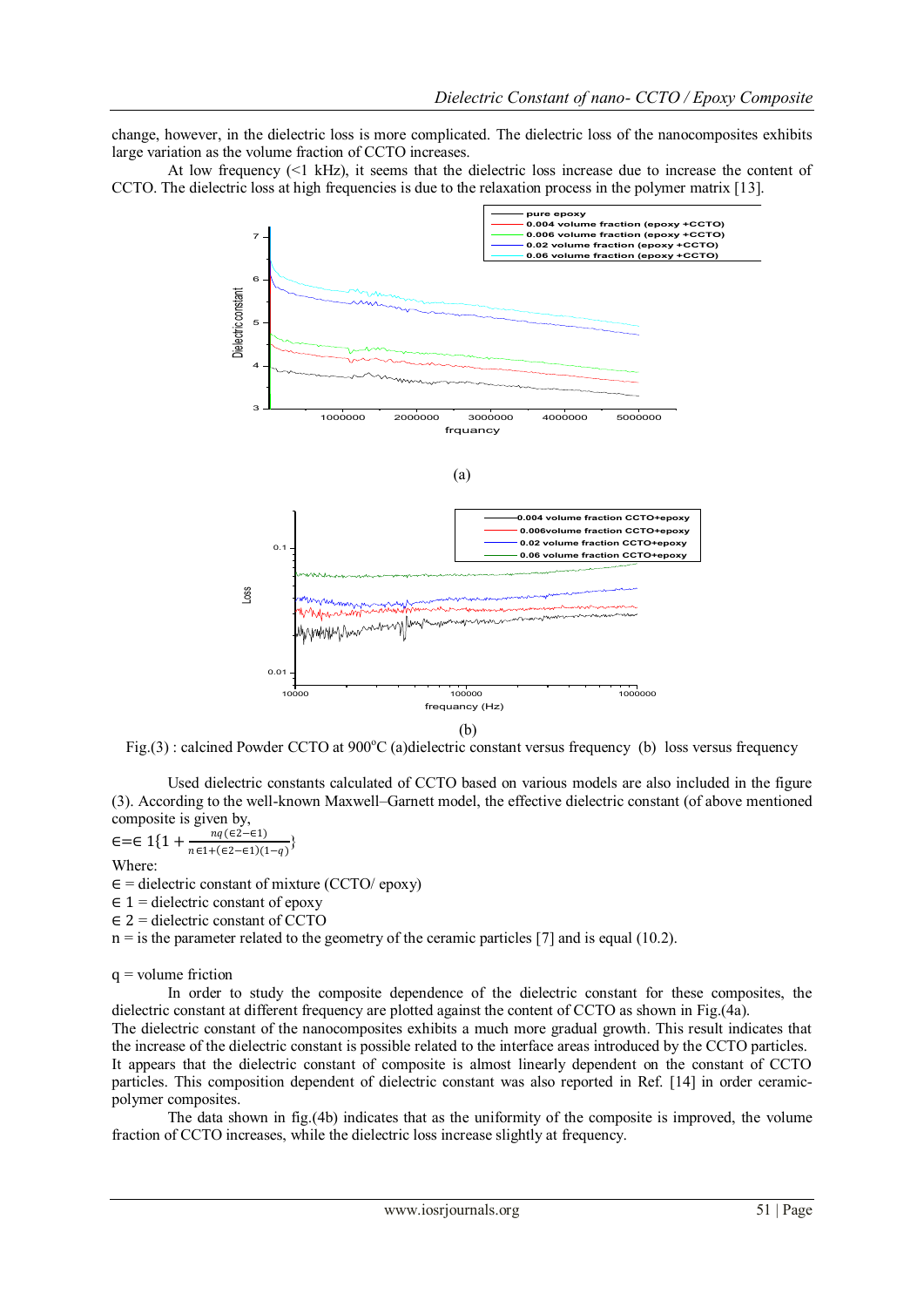

(b)

Fig.(4) calcined Powder CCTO at 900oC a) Dielectric constant as a function of volume fraction with different frequency, b) losses as a function of volume fraction with different frequency

The temperature dependence of dielectric properties was determined for all the prepared composites as shown in Fig 6. Although the dielectric constant of the composites with different contents of CCTO is different, all the composites show the same dependence of the dielectric constant and loss on the temperature. A typical set of results is shown in fig.(6). At this phase transition temperature, the composition exhibits a dielectric constant of 150 at 10 kHz with a loss less than 0.1 shown fig. (6a).

It is also shown that the earlier reports which exhibit a step like increase from a low to high temperature of the order of 100 values of dielectric constant, is disappeared. This is because the effect of dielectric constant of epoxy is dominated with the small content of CCTO.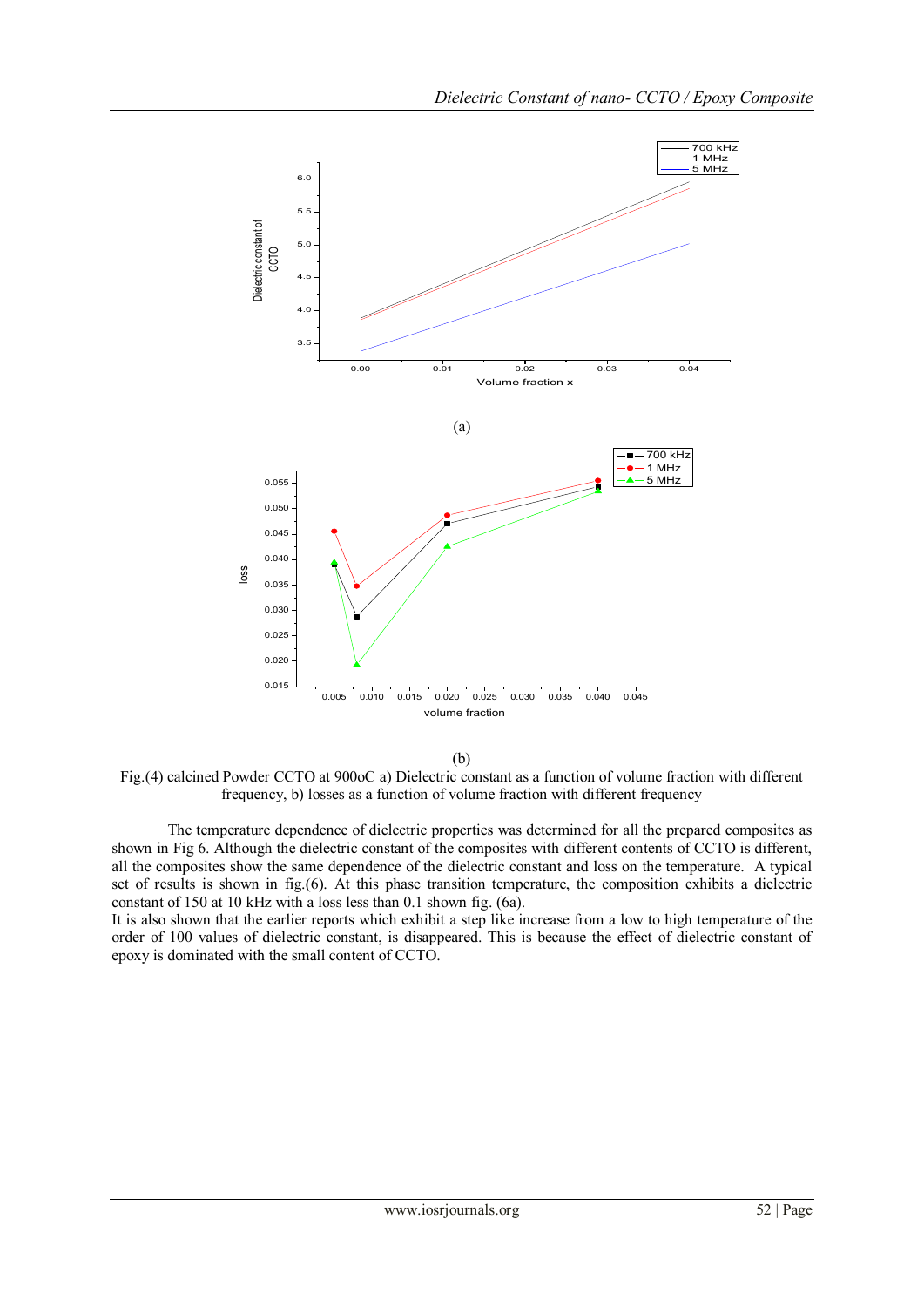

(b)

Fig.(6) calcined Powder CCTO at 950°C a) temperature dependence of dielectric constant at different volume fraction and at 10 kHz, b) temperature dependence of loss at different volume fraction and at 10 kHz

#### **IV. Conclusion**

Results on the characterization of nanostructure CaCu3Ti4O12, prepared from an oxalate precursor and heat treated at 900 °C and 950°C, are investigated.

Using different content of CCTO prepared oxalate method with Epoxy as a matrix and studying of its dielectric constant and dielectric loss, there is a significant change in them for all content values. It is shown that the nanostructure and the electrical properties of CCTO ceramics are strongly dependent on processing conditions.

The Maxwell-Wagner model has recently been adopted to explain the high permittivity observed in CCTO/Epoxy composite.

The frequency and temperature dependencies of the dielectric constant and dielectric loss of the nanocomposites suggest that the introduced CCTO phase contribute to the improvement of the dielectric responses.

#### **Reference**

- [1]. M.A. Subramanian, L.D. Duan, B.A. Reisner, and A.W. Sleight, High dielectric constant in ACu3Ti4O12 and ACu<sub>3</sub>Ti<sub>3</sub>FeO<sub>12</sub> phases, *Journal Solid State Chemistry* , *151*, 2000, 323-325.
- [2]. C.C. Homes, Vogt, T. Shapiro, S. Wakimoto, and A.P. Ramirez, Optical Response of High-Dielectric-Constant Perovskite-Related Oxide, *Science, 293*, 2001, 673-676.
- [3]. D.C. Sinclair, T.B.Adams, F.D. Morrison, and A.R. West, CaCu3Ti4O12: One-step internal Barrier Layer Capacitor.,*Applied physics . Lett. 80(12)*, 2002, 2153-2155.
- [4]. Li, W. Schwartz, and R.W. , Maxwell-Wagner relaxations and their contributions to the high permittivity of calcium copper titanate ceramics, *phys. Rev B 75(1)* , 2007, 012104.
- [5]. P. Lunken Heimer, V. Bobnar , A.V .Pronin, A.I. Ritus, A.A. Volkov, and A.Loidl, Origin of apparent colossal dielectric constants, *Pysical Revlew, B 66*, 2002, 052105.
- [6]. P. Lunken Heimer, R. Fichtl , S.G. Ebbinghaus,and A.Loidl, Non-intrinsic origin of the Colossal Dielectric Constants in CaCu3Ti4O12, *Phys. Rev. B70*, 2004, 172102.
- [7]. R.N. Choundhary, and U.Bhunia, Structural, dielectric and electrical properties of ACu<sub>3</sub>Ti<sub>3</sub>FeO<sub>12</sub> (A = Ca, Sr and Ba), *Journal of Materials Science37*, 2002, 5177-5182.
- [8]. R.K. Grubbs, E.L. Venturini, P.G. Clem, J.J. Richardson , B.A. Tuittle, and G.A. Samara, Dielectric and magnetic properties of Feand Nb-doped CaCu3Ti4O12, *phys. Rev. B72(10*), 2005, 104111.
- [9]. L.He, J.B. Neaton, M.H. Cohen, D.Vanderbit, and C.C. Homes, First-principles study of the structure and lattice dielectric response of CaCu3Ti4O12 *Phys. Rev. B 65(21)*, 2002, 214112.